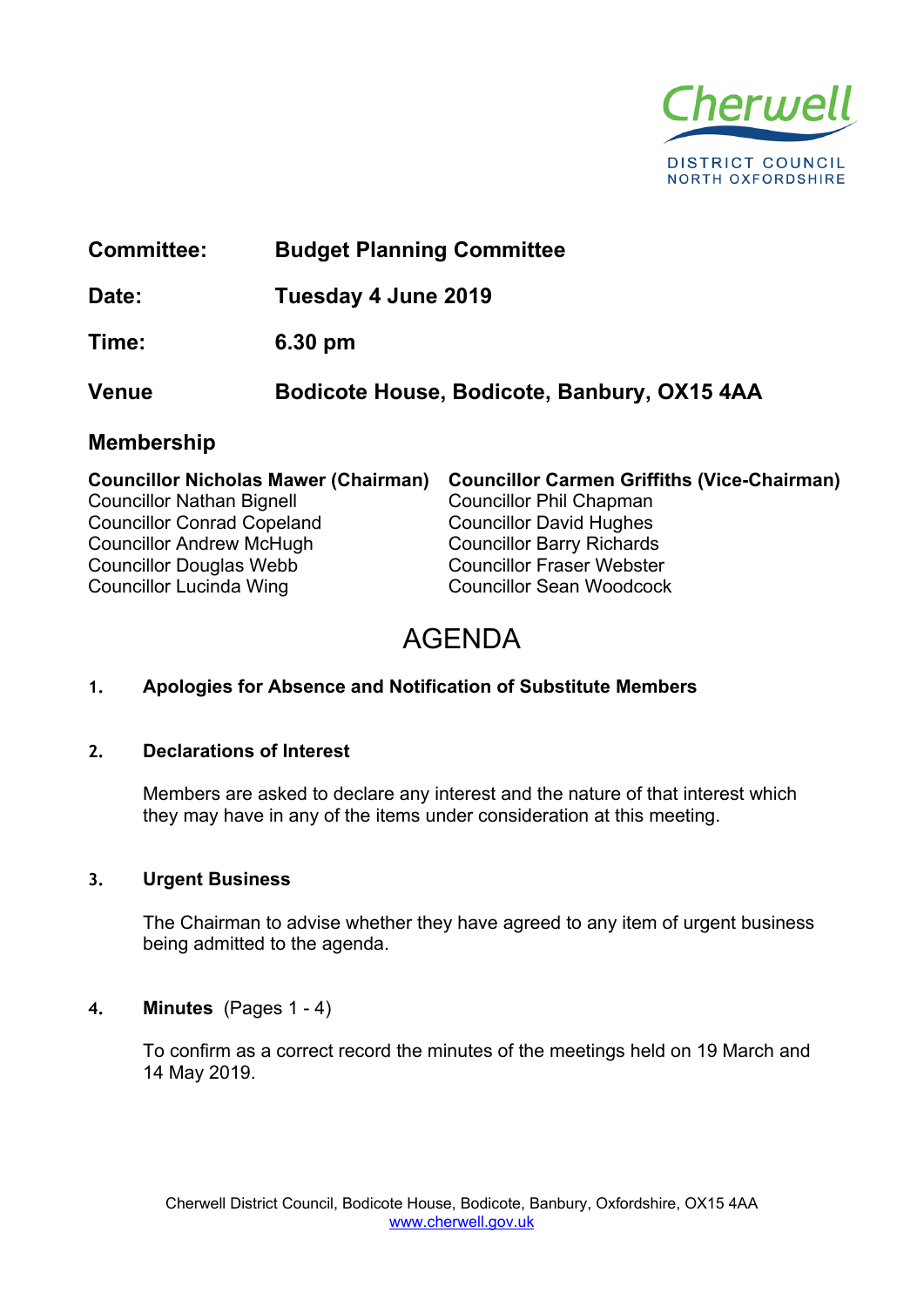#### **5. Chairman's Announcements**

To receive communications from the Chairman.

**6. Monthly Performance, Risk and Finance Monitoring Report - March 2019**  (Pages 5 - 60)

Report of the Executive Director Finance (interim) and the Assistant Director: Performance and Transformation

#### **Purpose of report**

This report summarises the Council's Performance, Risk and Finance monitoring position as at the end of each month.

#### **Recommendations**

The meeting is recommended:

1.1 To note the monthly Performance, Risk and Finance Monitoring Report with this committee focussed on the finance section specifically

#### **7. Initial Overview of Business and Budget Planning Process for 2020/21 onwards** (Pages 61 - 68)

Report of Executive Director Finance (interim) and Assistant Director: Performance and Transformation

#### **Purpose of report**

This paper provides an overview of the way in which Cherwell District Councils Business and Budget Planning Process for 2020/21 will be undertaken this year including ensuring there is a strong and transparent link between our overall Council objectives and our resource planning.

#### **Recommendations**

The meeting is recommended:

1.1 To note the proposed approach for Business and Budget Planning for 2020/21.

#### **8. Council Tax Reduction Scheme 2020-2021** (Pages 69 - 80)

Report of Executive Director Finance (interim)

#### **Purpose of report**

To provide members of Budget Planning Committee with an update on the current Council Tax Reduction Scheme and the changes to discounts, including the impact on collection rates.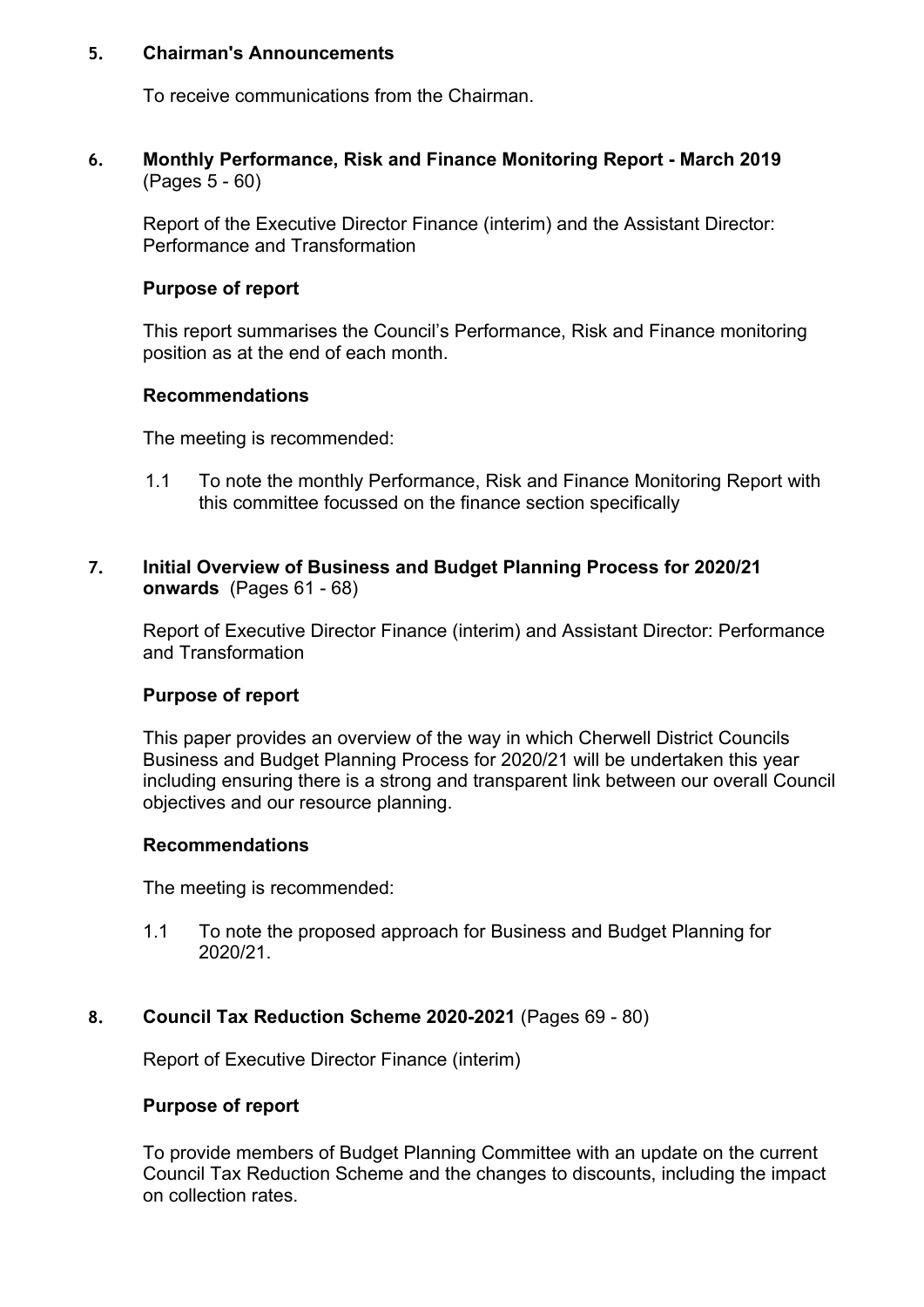To provide members with options to consider for a Council Tax Reduction Scheme for 2020-2021.

#### **Recommendations**

The meeting is recommended:

- 1.1 To note the contents of the report and any financial implications for the Council.
- 1.2 To consider a review of the current Council Tax Reduction Scheme and to receive a further report on financial modelling for a new banded scheme and other options.

#### **9. 2019/20 Work Programme** (Pages 81 - 84)

Report of Executive Director Finance (interim)

#### **Purpose of report**

This report sets out the draft work programme for 2019/20.

#### **Recommendations**

- 1.1 To review the work programme contained within this report.
- 1.2 Approve the work programme for 2019/20.

## **Councillors are requested to collect any post from their pigeon hole in the Members Room at the end of the meeting.**

#### **Information about this Meeting**

#### **Apologies for Absence**

Apologies for absence should be notified to [democracy@cherwellandsouthnorthants.gov.uk](mailto:democracy@cherwell-dc.gov.uk) or 01327 322043 / 01295 221550 prior to the start of the meeting.

#### **Declarations of Interest**

Members are asked to declare interests at item 2 on the agenda or if arriving after the start of the meeting, at the start of the relevant agenda item.

#### **Local Government and Finance Act 1992 – Budget Setting, Contracts & Supplementary Estimates**

Members are reminded that any member who is two months in arrears with Council Tax must declare the fact and may speak but not vote on any decision which involves budget setting, extending or agreeing contracts or incurring expenditure not provided for in the agreed budget for a given year and could affect calculations on the level of Council Tax.